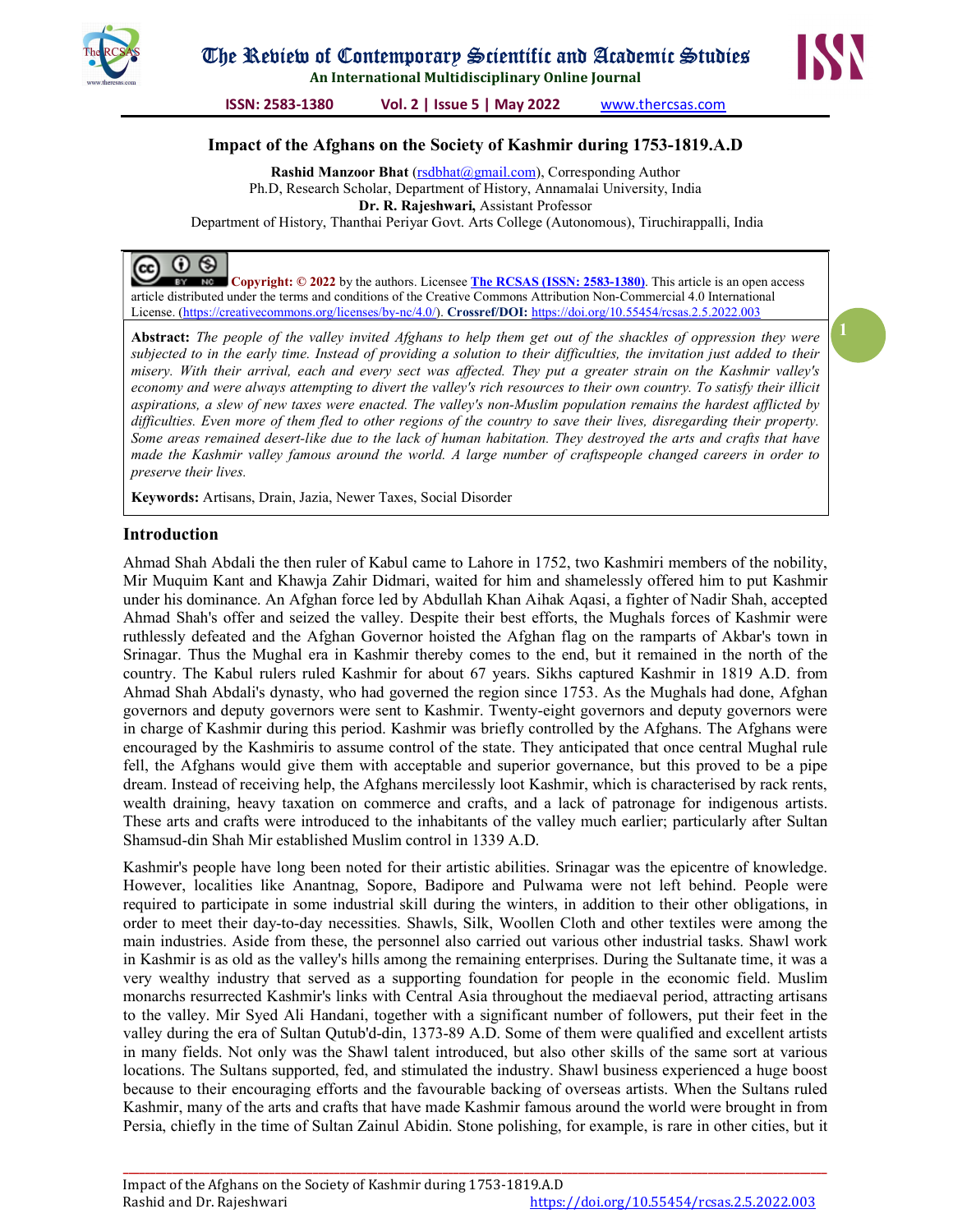

# The Review of Contemporary Scientific and Academic Studies

An International Multidisciplinary Online Journal



#### ISSN: 2583-1380 Vol. 2 | Issue 5 | May 2022 www.thercsas.com

is popular in Kashmir. By the time Hindu hegemony came to an end, there were still a few crafts and arts that existed. An enormous number of artists and craftsmen perished in Dalucha in 1320 A.D. during the invasion. Zainul Abidin, who ruled from 1420 until 1470 A.D., restored and reformed all of the forgotten arts and crafts. He pioneered new methods of promoting handicrafts and the arts. Thousands of artists and craftsmen flocked to the valley because of his support for foreign artists and craftspeople. Arrangements were made for them to stay in the valley permanently with their families, and they were urged to do so. To leave the valley after a brief visit, an artist had to first teach his profession to the local males. Professors from all over the world were summoned to Kashmir by the Sultan to teach the locals. If a local wanted to learn a new design or art form, he was encouraged to do so by the monarch, who was also responsible for providing for his own family's needs. Because of Sultan's liberal outlook and luxuries, Kashmir was transformed into an industrial park. Consequently, the valley saw a surge in commercial activity. It is worth noting that there was a significant advancement in the fields of glassmaking (silk and shawl weaving), papermaking (woodcarving), and bookbinding. Kashmir had a poor industrial sector previous to the entrance of these arts and crafts, so much so that even looms were not indigenous to the region. When he ruled, Kashmiri shawl was exported to many different areas of the globe. After his death, the arts suffered because of the societal problems of the people. However, Central Asian king Mirza Haider Dughlat, who commanded the valley in 1540-51 A.D., revived the trade. Despite the fact that there were Shia-Sunni tensions in society throughout his brief time, he was able to expand the Shawl trade by inviting select talented masters, such as Nazuq Beigh of Khokhand, to the Kashmir valley. Nazuq Beigh is credited with creating some of the more recent shawl patterns, such as the Texture of Shawl, which features red and green patches in regular rows. Until he arrived, no one had heard of it. As a result of new designs, Kashmiri shawls have earned a large following outside of the valley. They then made several different styles of finished scarves, with Jamawar being the most popular. In 1586, the Mughals arrived in India, and the art appears to have gotten better as a result.

From the outset of Akbar's reign, the Kashmiri Shawl became a luxurious and a prized item, as a result, a valued item in the royal harem. Parm- Narm was the term given by Akbar to the best Shawl. According to Abul Fazl, Akbar promoted the Shawl business since he was fond of them, and they became the vogue of the day. During Akbar's reign, there were "two thousand factories manufacturing Shawl," according to Mohibul Hassan. Shawl weaving received some type of support from later Mughal monarchs. "The Shawl industry will very soon change the economic status of people in the valley of Kashmir," according to Bernier. As a proof of mastery over the craft, the rising demand resulted in price changes ranging from two hundred to twelve hundred dollars.

With the Afghan conquest of Kashmir in 1753-1819 A.D., Kashmiri shawls were already in a very high demand in and outside the Kashmir valley. They improved the art in question. Some innovative designs were added into established designs as new floral work during the height of Afghan dominance, raising the price. They began persecuting individuals, including skilled employees and others, almost as soon as they realised the valley's revenue. Kashmiris suffered at the hands of harsh-tempered Pathans during the Afghan regime. They allotted the high positions only those men of their origin who extorted as much wealth as they could from Kashmir's poor. Because they didn't know as when they would be called by the Afghan aristocrats to return back to designate the new favourite on their position, hence the chosen authorities gathered money as rapidly as they could.

Raja Suhk Jewan Mal reigned from 1754 until 1762. A.D., a short-lived Pathan ruler, was much more famous with Kashmiris as compared to the other Pathan governors. His reign was only a few months long, yet he was able to bring in Brahmans from all around India to strengthen his influence in Kashmir. When he asked them to help him, the Brahmans instead started destroying and pillaging the community. In 1762, Nuru'd-din Bamzai was sent by Ahmad Shah Abdali to remove him from power. His capture and transport to Lahore resulted in his death at the hands of Ahmad Shah Abdali. It was Bulund Khan Bamzai who took charge of the government when Nuru'd-din left for Kabul. It was only in 1764, however, that Nuru'd-din regained control of Kashmir is a fictional character. He named two Kashmiri nobility as revenue collectors and diwans, respectively. For a time, they worked in a friendly environment, but their relationship deteriorated due to a disagreement about income collection, which resulted in Mir Muqim's murder, with Kailash Dhar accused of being the perpetrator. Nuru'd-din entrusted the government to his nephew Jan Mohammad Khan before departing, but he too proved to be an infamous ruler. Faqirullah Khan, another king in Kashmir, forced a considerable number of Hindus to convert to Islam. Amir Khan Sher Jawan, who

2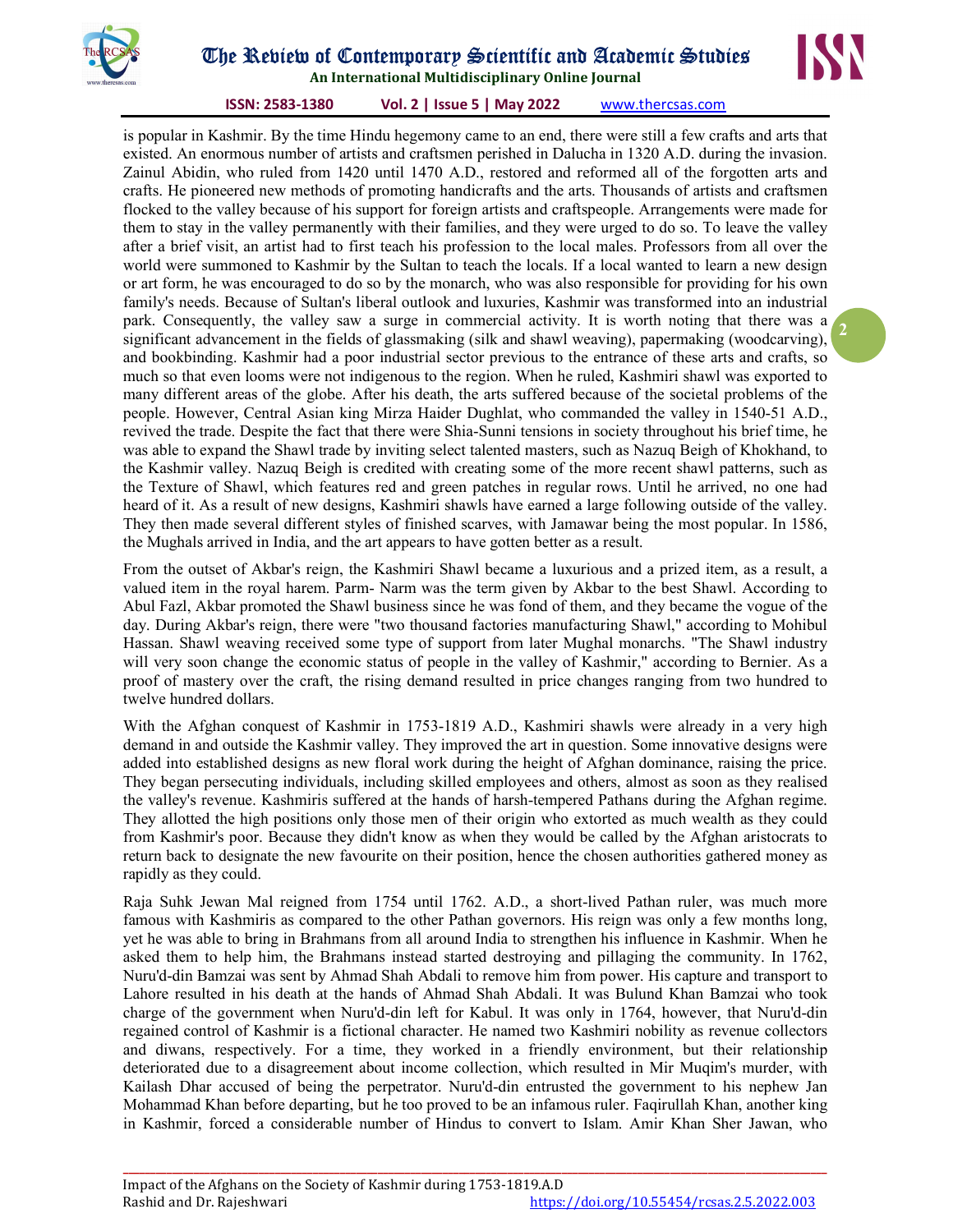

## The Review of Contemporary Scientific and Academic Studies

An International Multidisciplinary Online Journal



ISSN: 2583-1380 Vol. 2 | Issue 5 | May 2022 www.thercsas.com

reigned from 1772 until 1776, gave some relief to Kashmiris, among all the Afghans he was the best of all that governed the valley of Kashmir, after all he is credited to have built the Amira Kadal Bridge and the Sher Garhi palace in Srinagar.

both passed into law. Aslam Harkara, his dishonest tax collector, placed all of these harsh and merciless 3 Almost all the Pathan governors were very cruel and inflicted cruelties and took a variety of severe tactics in order to rob and plunder Kashmir's wealth, which was then funnelled to Kabul. Hajji Karim din Khan, who reigned from 1776 to 1783 A.D., imposed a slew of illegitimate levies on Kashmiris. He was driven to commit the most horrific atrocities by a need for blood and money. The harsh policy towards Kashmiris was maintained and further tariffs were placed on Kashmiris without respect for caste or creed. As much as four or six times their annual income was expected of the wealthy jagirdars and aristocracy to pay Nazrana (Zarii-Niyaz). Zari-i-Hubab, a grain tax on farmers, and Zari-i-Ashkhas, a tax on merchants and bankers, were restrictions on the people of Kashmir. Dad Khan exceeded his forebears in the field of martial arts. The vast majority of the income went to Kabul, with only a small portion going to local development. Being the first to impose the traki tax (one trak per kharwar as an extra tax on the peasantry) and the Dag Shawl (Department of Shawls) system in order to maximise revenue from the hungry Shawl weavers, their lives had become very wretched as a result of having their earnings taken away from them violently. As a result, they became disinterested in the Shawl project. A large number of people moved to different locations to preserve their lives rather than their property. His mistreatment of workers was so severe that the Shawl industry made a profit of Rs. 13 lakh in a year. Daily salaries for real labourers ranged from two to four paisas. The caretakers took care of the rest. In such circumstances, the world-renowned Shawl industry experienced a labour scarcity. The Shawl weavers were duped by the Dag Shawl department, which was the main reason for this. It's worth noting that in most of the nations like Turkistan, Afghanistan, Europe, Iran, and Russia the demand for the Kashmiri Shawl was very high. Kashmir's Kani and Amalikar Shawls have a good reputation in the market. The Amali Shawl's design is made up of very imperceptible stitches that span the entire ground in an exquisite pattern and style.

Azad Khan is known for his ferocity and cruelty. He only made things worse by chopping off the skulls of innocent Kashmiris. The pandits, Shias, and Bombas were the first to be killed. He started tying up the pandits two by two in grass sacks and dumping them in the Dal Lake. Hindus were also subjected to a variety of additional societal constraints. Jazia was reinstated once the forehead mark was outlawed. Many Brahmans fled or were slain as a result of the imposition of Jazia, and many were converted to Islam. All of these inhumane acts were carried out in order to instil terror among them, and they were the first to impose suffering on Kashmiris. From 1785 until 1786, he was succeeded by Saifud'd-din Madad Khan and there is a well-known adage that "Zulm-i-Asad ra rasid Madad" meaning "Madad out Heroded Asad." The Mir Hazar, who reigned from 1793 to 1794, was the next in line. A.D., who drowned Brahmans with leather bags rather than grass sacks. They took everything that was gained through various activities. Workers in several arts were surrounded by obstacles under such challenging circumstances. Nonetheless, they were able to produce the highest quality Kashmiri Shawls as a generational craft.

In the reign of Abdullah Khan Alkozai (1796-1805), Syed Yahya of Baghdad paid a visit to Kashmir in 1796.A.D. he chose to leave after seeing numerous holy sites throughout the valley. Abdullah Khan Alkozai, however, gifted him with the Kashmiri Shawl before his return. Napoleon received the Shawl that had been offered to him. From that day forward, international demand for Kashmiri Shawls grew, and France became the largest exporter of Kashmiri Shawls. France alone accounted for 80% of the exporting share. Within a reasonable amount of time, these lovely Shawl wraps became fashionable among Westerners.

Atta Mohammad Khan, who reigned from 1807 to 1813 A.D., wreaked havoc on society. Both Shais and Brahmans were his main targets. Brahmans were terrified by an elderly woman named Koshib who functioned as his emissary. She used to shave the heads of Brahman girls in order to ruin their attractiveness. Muslims used to ride on the back of a Non-Muslim "Pandit" at this time, and the well-known saying "you are a Brahman, I will mount on you" "Buta chuk to khosa dita" is still used in Kashmiri. According to Moorcroft, the total value of Shawl items created in Kashmir during the Afghan administration was over 35 lakhs rupees each year. During the Sikh period, it fell by half of the total listed above. The last Afghan governor to rule over Kashmir was Jabar Khan in 1819 A.D. He governed the region of Kashmir for barely four months until being vanquished by Maharaja Rangit Singh. The Kashmiris had grown tired of the negative effects of Afghan control, which led to their demise and the conquest of the valley by Sikhs.